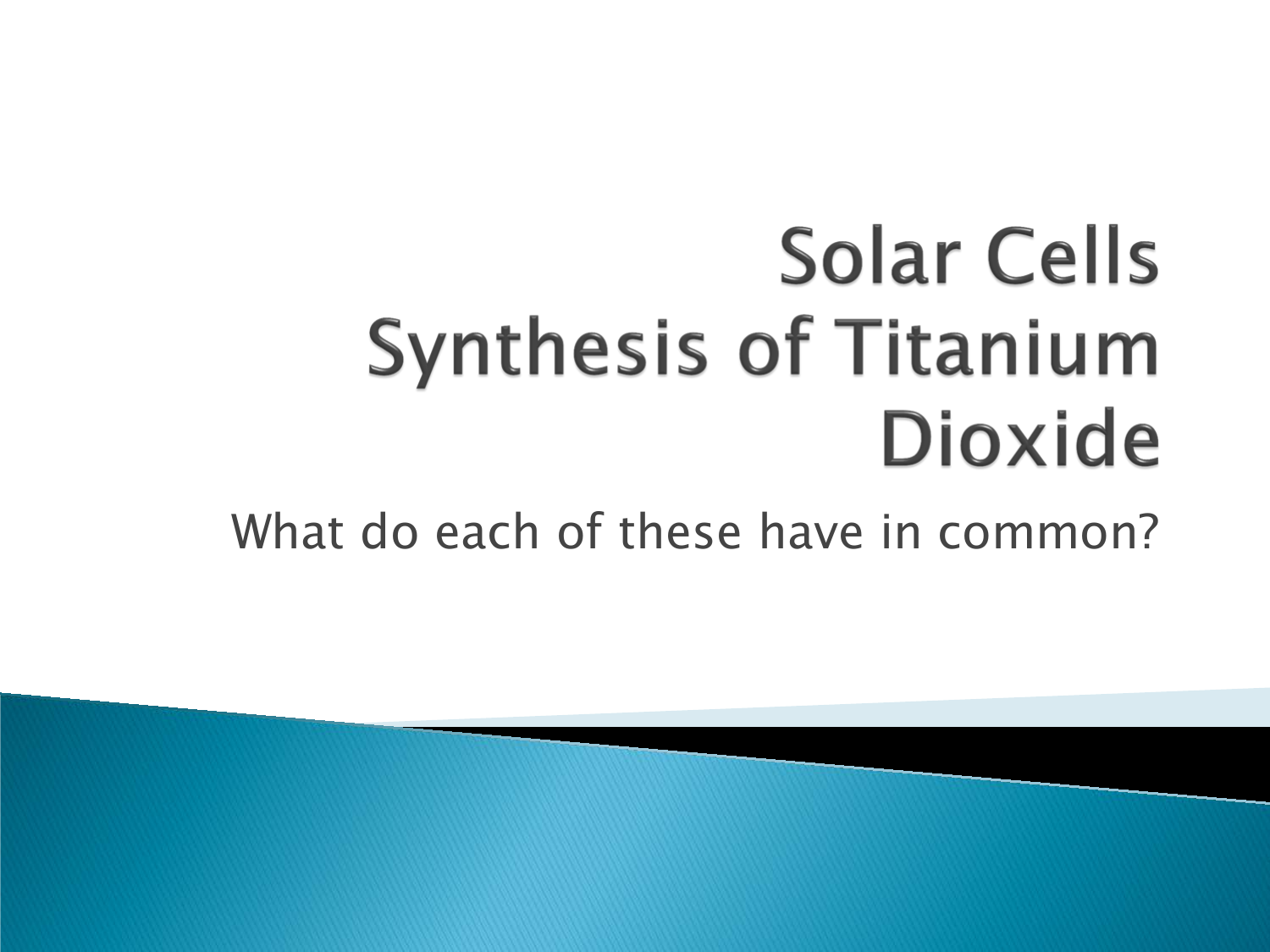### **Synthesis of Precursors for Solar Cells**

- $\triangleright$  Initial solar cells were made by using semiconductors with a transparent layer of gold (very inefficient)
- ▶ Later silicon was used but cell efficiencies was only about 6%.
	- Cell efficiency was increased by doping the silicon to form p-n junctions
	- This method takes lots of time and equipment
	- High temperature synthesis
- Dye sensitized solar cells increase cell efficiency to  $\sim$ 11%
	- This method offers the alternative of a low temperature synthesis
		- Chemical vapor deposition
		- · Sol gel synthesis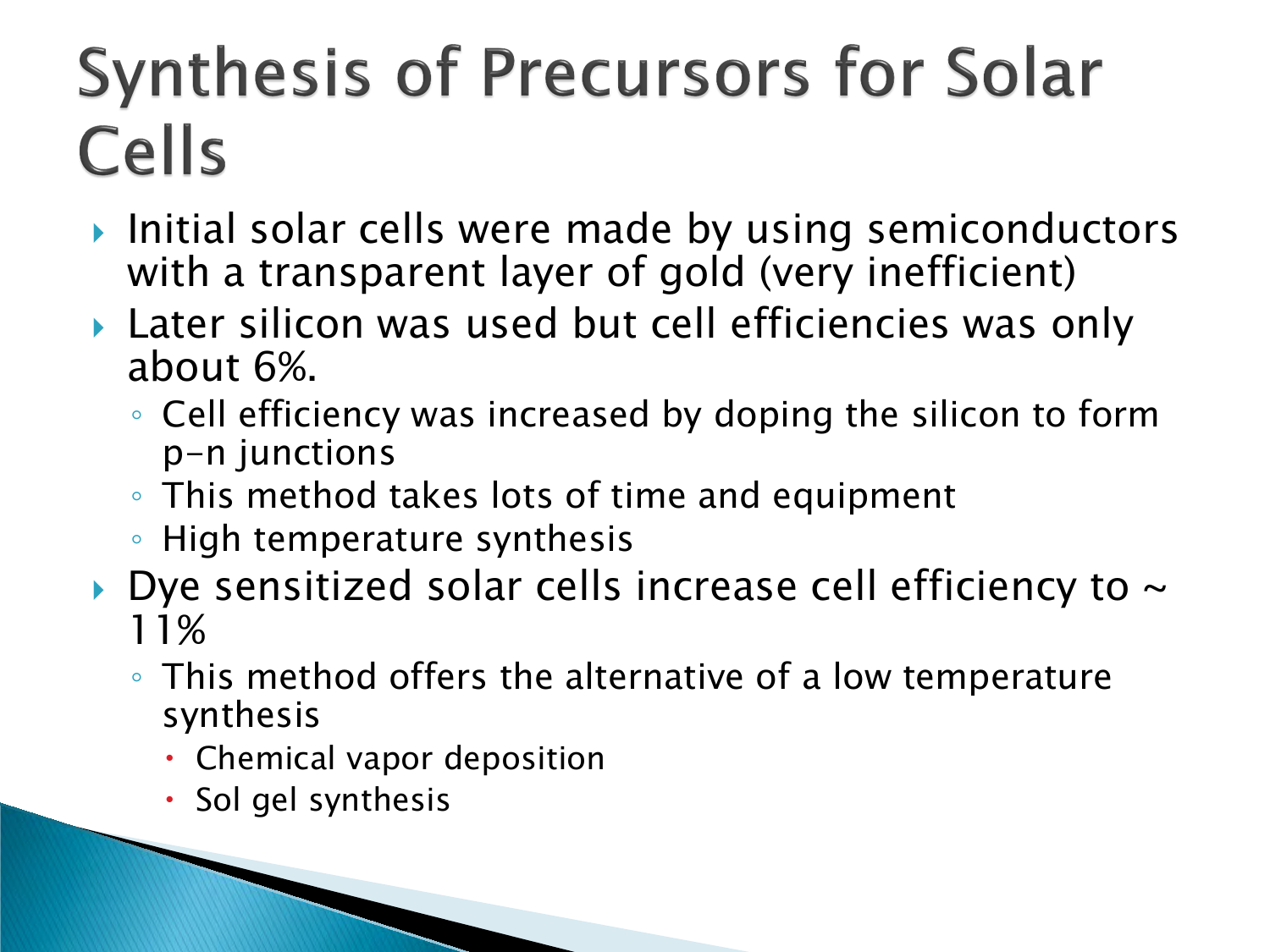# Synthesis of  $Fe<sub>3</sub>P$

▶ Combining iron and phosphorus in stoichiometric amounts and heating to high temperatures  $> 1100$ <sup>o</sup>C

### Problem

- results in a variety of phases difficult to separate
- No thin films or nanostructures possible

### Used to produce high purity thin films

- Advantages
	- Results in one phase
	- Can produce nanostructures
	- Low temperature synthesis
	- Used to make synthetic diamonds



#### Solid State

#### Chemical vapor deposition

Copyright©2000 by Houghton Mifflin Company. All rights reserved. 33 MMMMMMMMMMMMMMMMMMMMMMM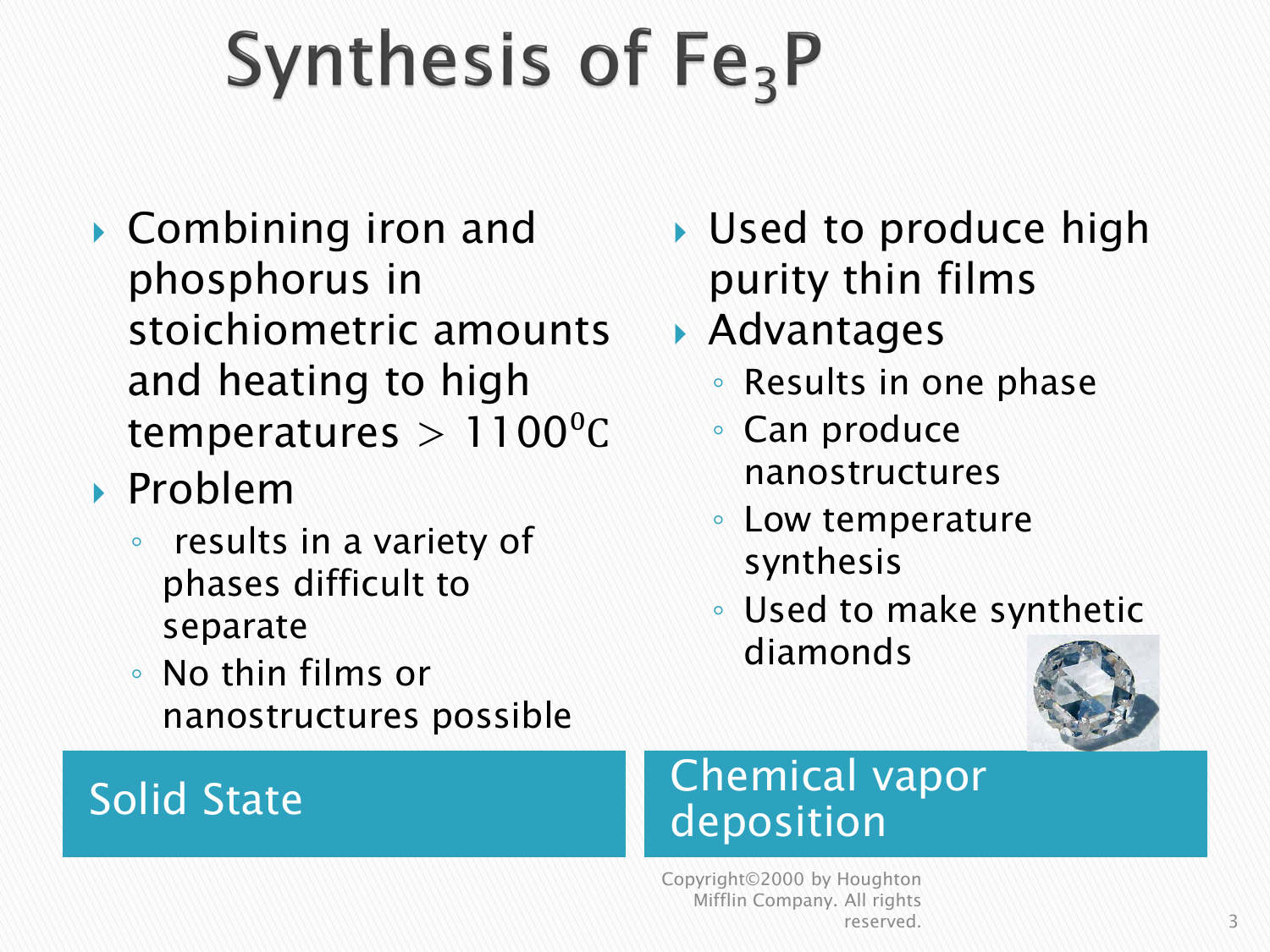### Synthesis of  $Fe<sub>3</sub>P$



Stoichiometric amounts of Fe-P are placed in a niobium tube and welded under Argon gas

Sample is placed in a furnace and heated to > 1100 <sup>o</sup>C for a few hours and slowly cooled to room temperature

 Two quartz slides are cleaned and pasted onto a steel boat using silver paste. The boat is heated from  $\sim 135$ -140<sup>o</sup>C for 1.5 - 2 hours to remove any air bubbles.



 In a clean test-tube 0.01 grams of precursor are placed with the cooled steel boat.



 The test-tube is attached to a vacuum line and heated to 400 $\mathrm{^{0}C}$  (Zone 1) directly above the slides and  $\sim$  30 minutes later heated to  $60 - 80^{\circ}$ C (Zone 2) above the precursor.

#### Solid State Chemical Vapor deposition

Copyright©2000 by Houghton Mifflin Company. All rights reserved. 4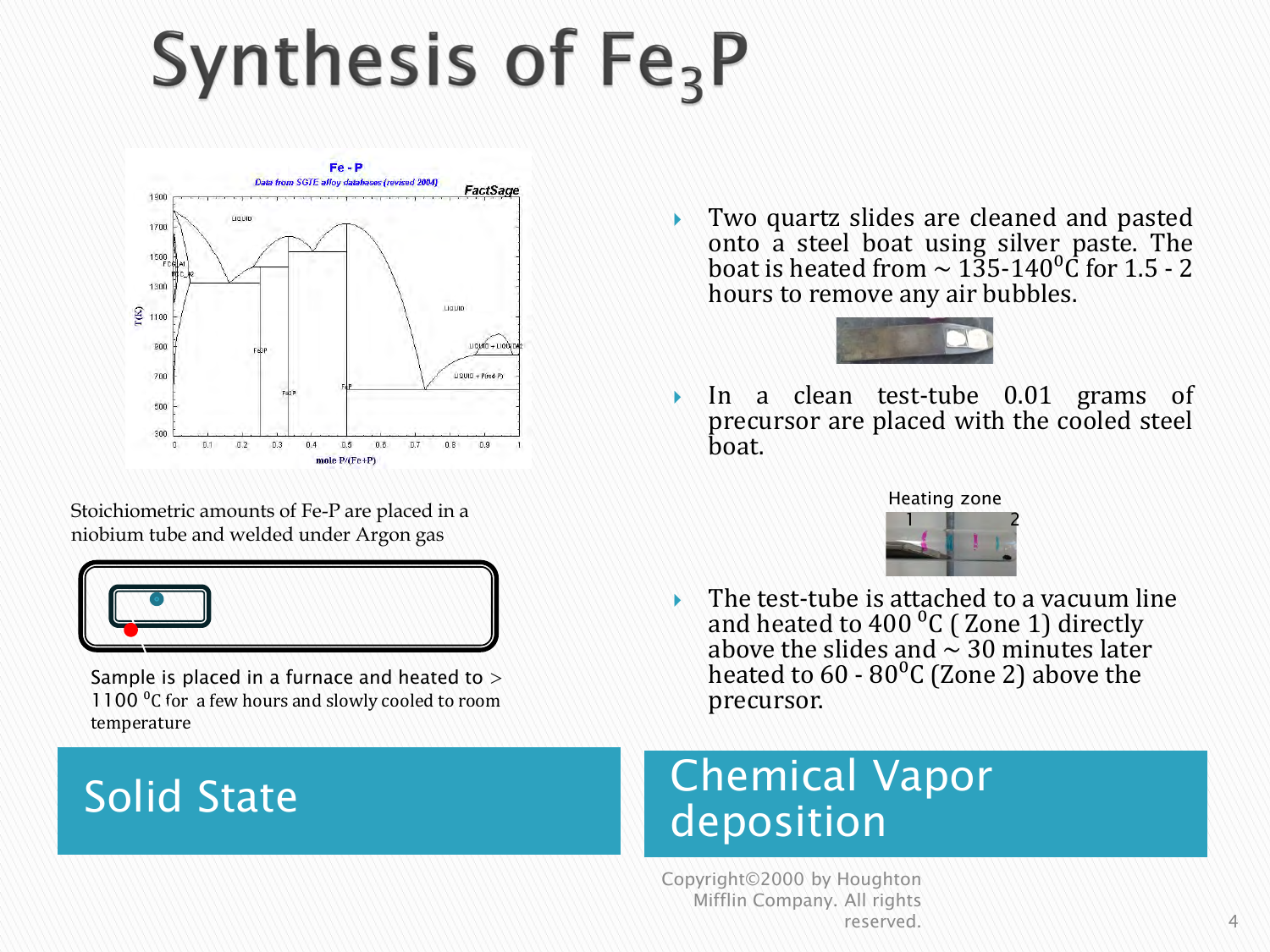### **Chemical Vapor Deposition vs.** Sol-gel synthesis

- Chemical Vapor Deposition
	- Used to produce thin films
	- Low temperature
	- Synthesis of a pure phase
- ▶ Sol gel Synthesis
	- Consists of a solution and a gel phase
	- A wet chemical technique
	- Low temperature synthesis
	- Can be used to form thin films by dip coating or spin coating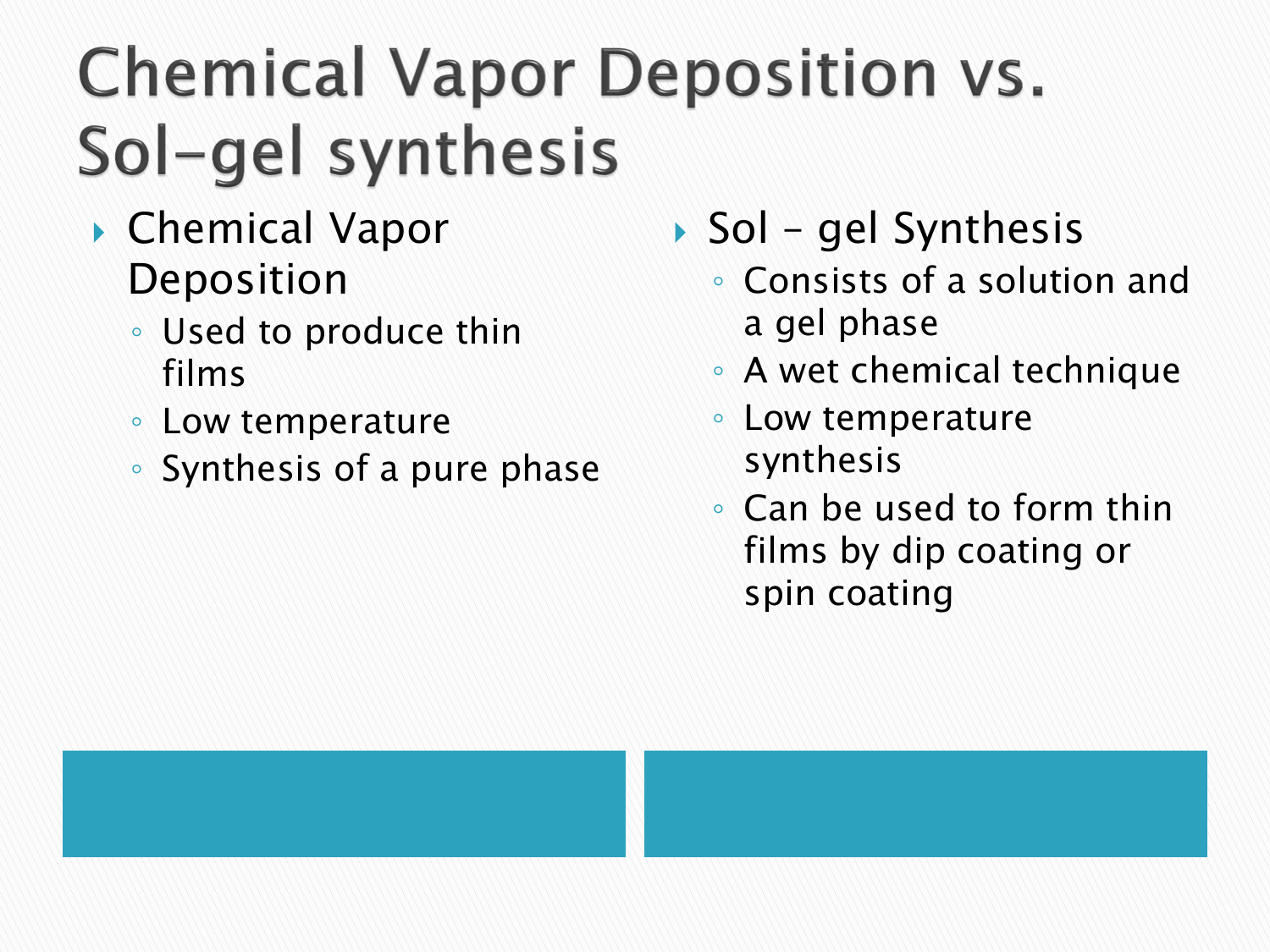Classify each of the following under the category of chemical vapor deposition or made from titanium dioxide.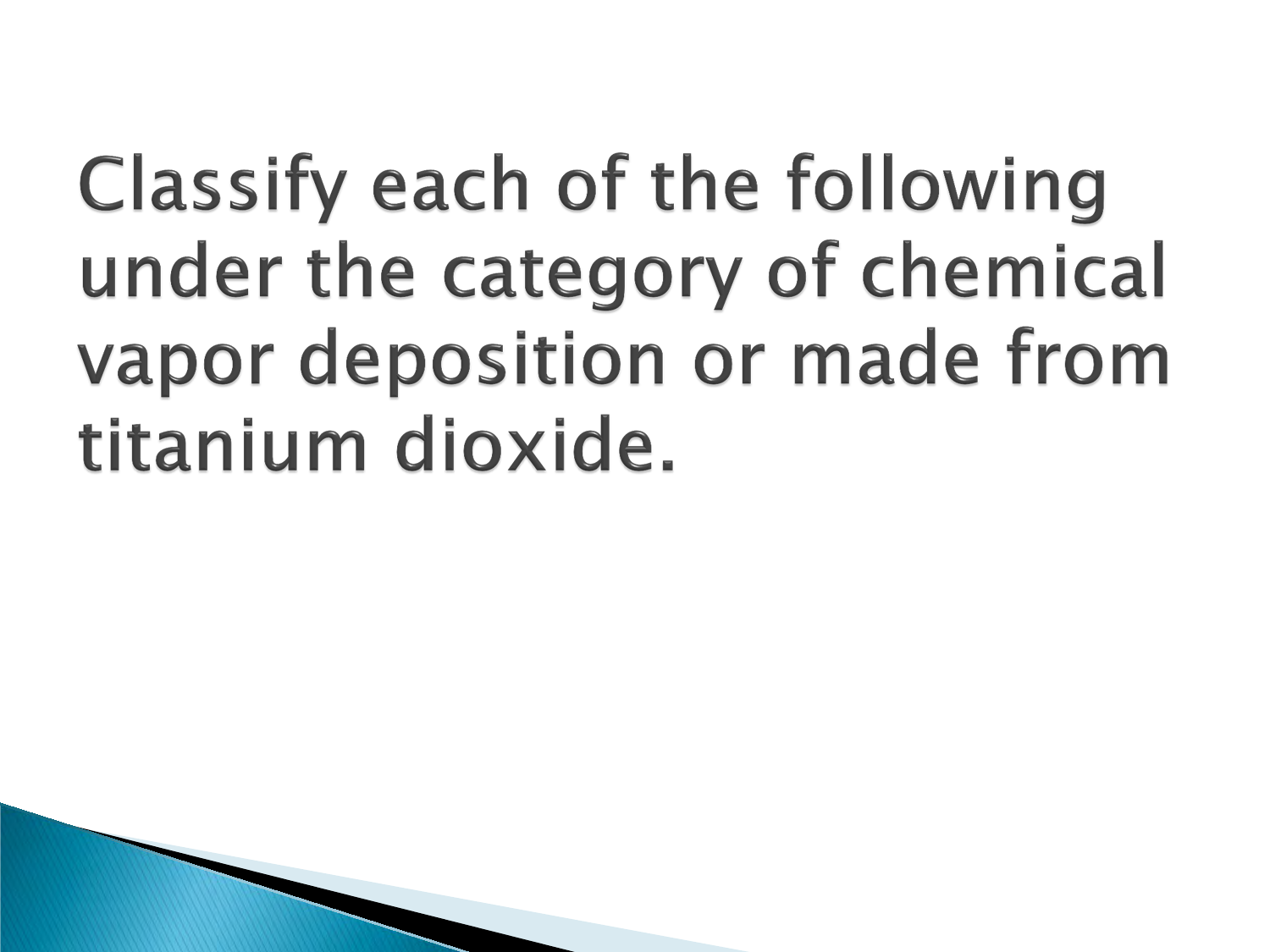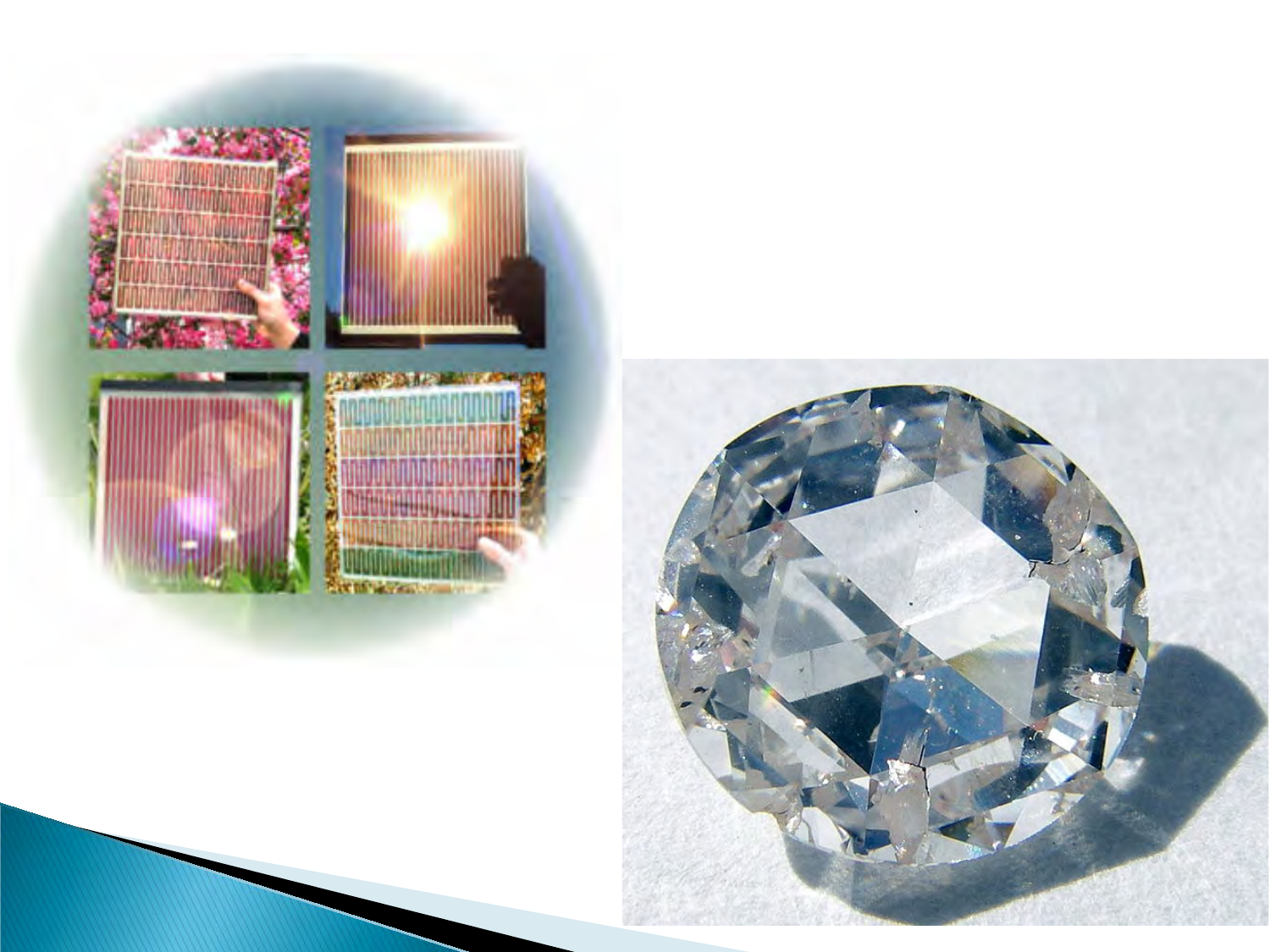

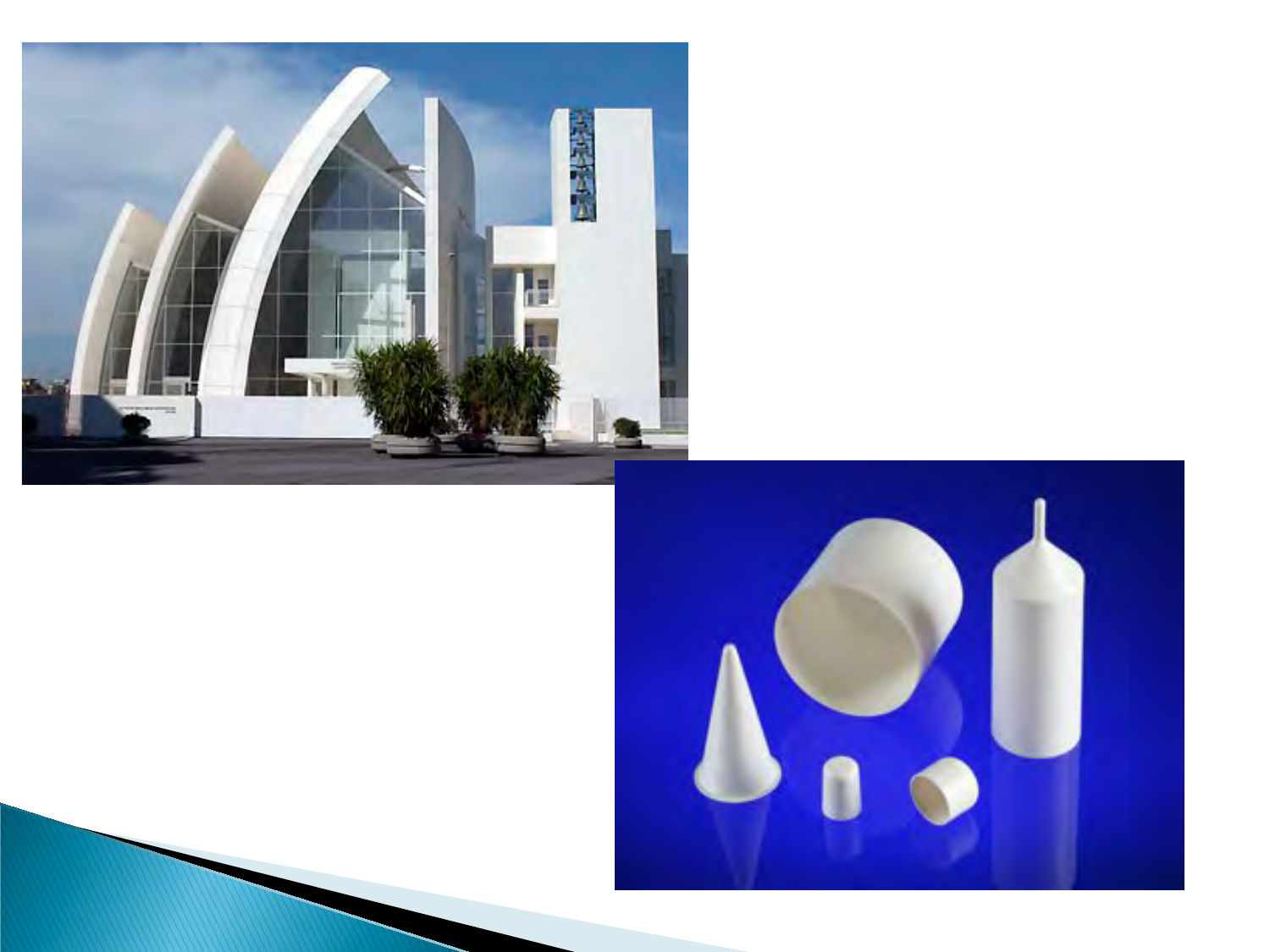